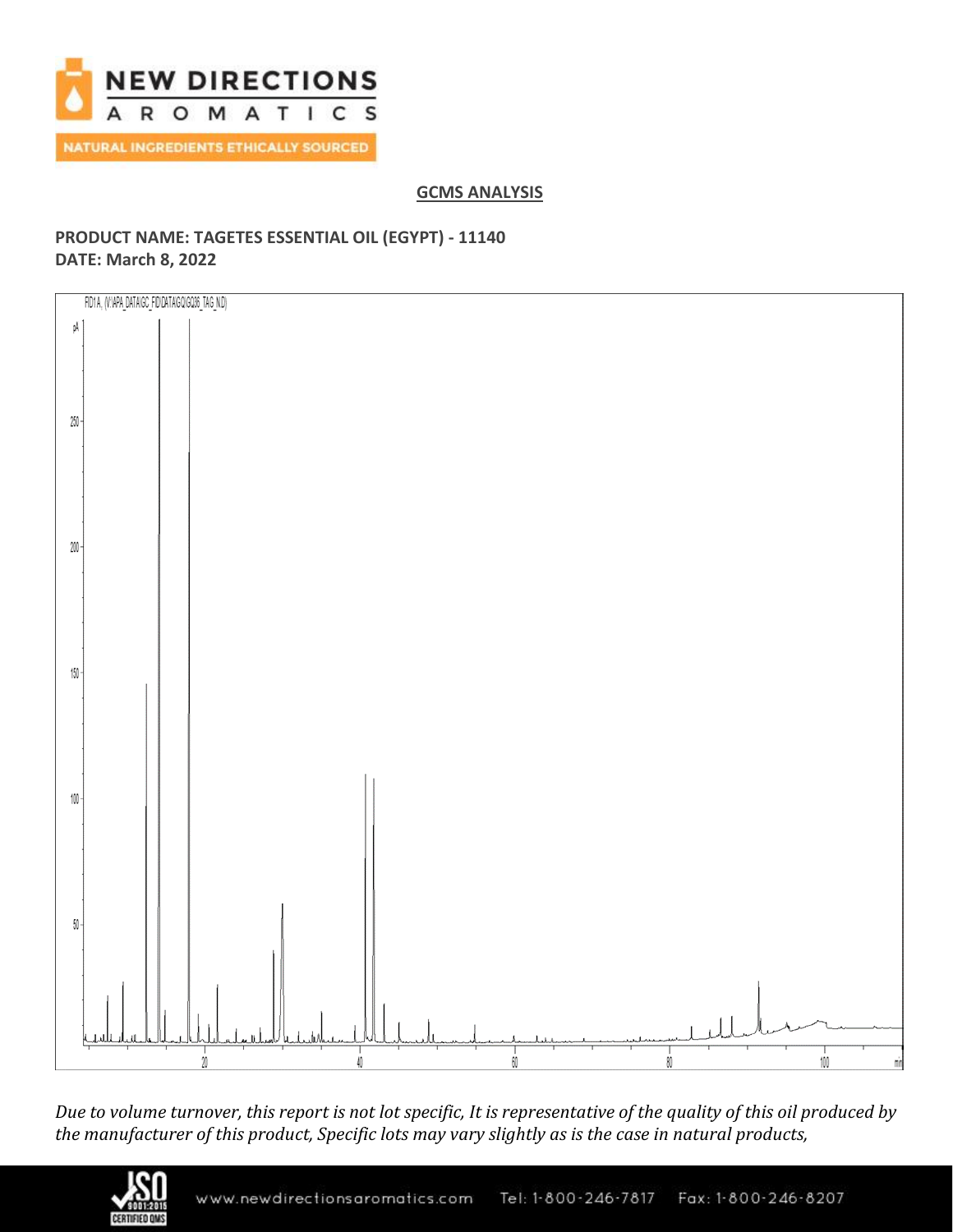

## **GCMS ANALYSIS** *(cont'd,)*

## **PRODUCT NAME: TAGETES ESSENTIAL OIL (EGYPT) - 11140**

| <b>Peak</b>     | RT (min) | <b>Compound name</b>        | $\frac{9}{6}$ |
|-----------------|----------|-----------------------------|---------------|
| 1               | 5,64     | METHYL VINYL KETONE         | 0,03          |
| $\overline{2}$  | 5,82     | ETHYL ISOBUTYRATE           | 0,06          |
| $\overline{3}$  | 6,51     | METHYL 2-METHYLBUTYRATE     | 0,03          |
| $\overline{4}$  | 6,89     | alpha-PINENE                | 0,06          |
| 5               | 7,40     | ETHYL 2-METHYLBUTYRATE      | 0,40          |
| 6               | 7,87     | <b>CAMPHENE</b>             | 0,07          |
| $\overline{7}$  | 9,01     | beta-PINENE                 | 0,05          |
| 8               | 9,30     | <b>ISOAMYL ACETATE</b>      | 0,12          |
| 9               | 9,41     | <b>SABINENE</b>             | 0,63          |
| 10              | 9,96     | PROPYL 2-METHYLBUTYRATE     | 0,03          |
| 11              | 10,57    | COMPOUND Mw=110             | 0,09          |
| 12              | 10,88    | beta-MYRCENE                | 0,08          |
| 13              | 11,01    | alpha-PHELLANDRENE          | 0,09          |
| 14              | 12,43    | <b>LIMONENE</b>             | 4,64          |
| 15              | 12,82    | 1,8-CINEOLE                 | 0,06          |
| 16              | 12,97    | beta-PHELLANDRENE           | 0,03          |
| 17              | 14,16    | cis-beta-OCIMENE            | 31,74         |
| 18              | 14,54    | gamma-TERPINENE             | 0,03          |
| 19              | 14,83    | trans-beta-OCIMENE          | 0,39          |
| 20              | 15,87    | p-CYMENE                    | 0,03          |
| 21              | 16,82    | <b>OCTANAL</b>              | 0,11          |
| 22              | 18,00    | <b>DIHYDROTAGETONE</b>      | 17,05         |
| 23              | 18,15    | 3-HEXEN-1-OL ACETATE        | 0,08          |
| 24              | 19,14    | METHOXY HEXADIENIC COMPOUND | 0,41          |
| $\overline{25}$ | 19,68    | METHOXY HEXADIENIC COMPOUND | 0,25          |
| 26              | 20,52    | <b>TERPENIC COMPOUND</b>    | 0,26          |
| 27              | 21,20    | <b>TERPENIC COMPOUND</b>    | 0,07          |
| 28              | 21,61    | <b>ALLO-OCIMENE</b>         | 0,90          |
| 29              | 22,83    | <b>TERPENIC COMPOUND</b>    | 0,05          |
| 30              | 23,05    | <b>ALLO-OCIMENE ISOMER</b>  | 0,06          |

### **Disclaimer & Caution:**

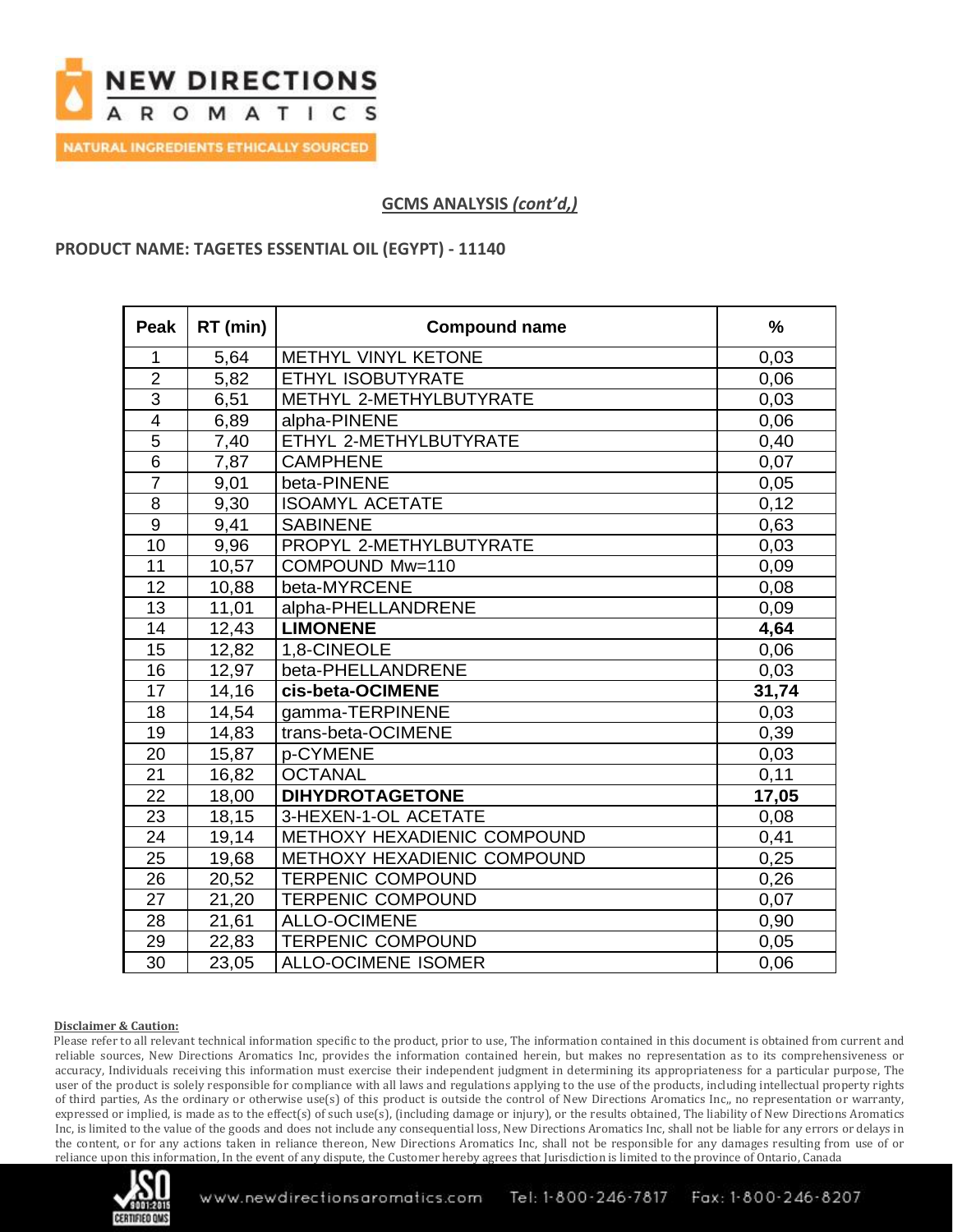

**NATURAL INGREDIENTS ETHICALLY SOURCED** 

# **GCMS ANALYSIS** *(cont'd,)*

### **PRODUCT NAME: TAGETES ESSENTIAL OIL (EGYPT) - 11140**

| <b>Peak</b>     | RT (min) | <b>Compound name</b>     | $\frac{0}{0}$ |
|-----------------|----------|--------------------------|---------------|
| 31              | 24,04    | <b>AROMATIC KETONE</b>   | 0,21          |
| $\overline{32}$ | 24,95    | <b>ALIPHATIC KETONE</b>  | 0,06          |
| 33              | 25,14    | SILPHIPERFOL-7-ENE       | 0,04          |
| 34              | 26,08    | <b>TERPENIC KETONE</b>   | 0,13          |
| 35              | 26,35    | <b>SESQUITERPENE</b>     | 0,13          |
| 36              | 27,14    | <b>TERPENIC ALCOHOL</b>  | 0,24          |
| 37              | 27,88    | <b>SESQUITERPENE</b>     | 0,04          |
| 38              | 28,16    | <b>OCTYL ACETATE</b>     | 0,03          |
| 39              | 28,36    | <b>MYROXIDE</b>          | 0,05          |
| 40              | 28,57    | <b>ISOMENTHONE</b>       | 0,07          |
| 41              | 28,86    | <b>E-TAGETONE</b>        | 1,42          |
| 42              | 29,00    | <b>TERPENIC COMPOUND</b> | 0,03          |
| 43              | 29,27    | COMPOUND Mw=152          | 0,05          |
| 44              | 30,00    | <b>Z-TAGETONE</b>        | 9,68          |
| 45              | 30,45    | <b>TERPENIC OXIDE</b>    | 0,04          |
| 46              | 30,63    | <b>MODHEPHENE</b>        | 0,12          |
| 47              | 32,10    | <b>LINALOOL</b>          | 0,18          |
| 48              | 32,76    | DIMETHYL SULFOXIDE       | 0,05          |
| 49              | 33,46    | <b>TERPENIC OXIDE</b>    | 0,05          |
| 50              | 33,89    | <b>AROMATIC COMPOUND</b> | 0,20          |
| 51              | 34,14    | <b>MYRCENON</b>          | 0,10          |
| 52              | 34,66    | <b>TERPENIC ESTER</b>    | 0,39          |
| 53              | 35,06    | beta-CARYOPHYLLENE       | 0,55          |
| 54              | 35,32    | <b>TERPINENE-4-OL</b>    | 0,06          |
| 55              | 35,92    | <b>TERPENIC OXIDE</b>    | 0,03          |
| 56              | 36,51    | CITRONELLYL FORMIATE     | 0,08          |
| 57              | 37,36    | <b>TERPENIC KETONE</b>   | 0,04          |
| 58              | 37,71    | <b>MENTHOL</b>           | 0,05          |
| 59              | 39,34    | alpha-HUMULENE           | 0,30          |
| 60              | 40,69    | <b>E-TAGETENONE</b>      | 4,47          |

### **Disclaimer & Caution:**

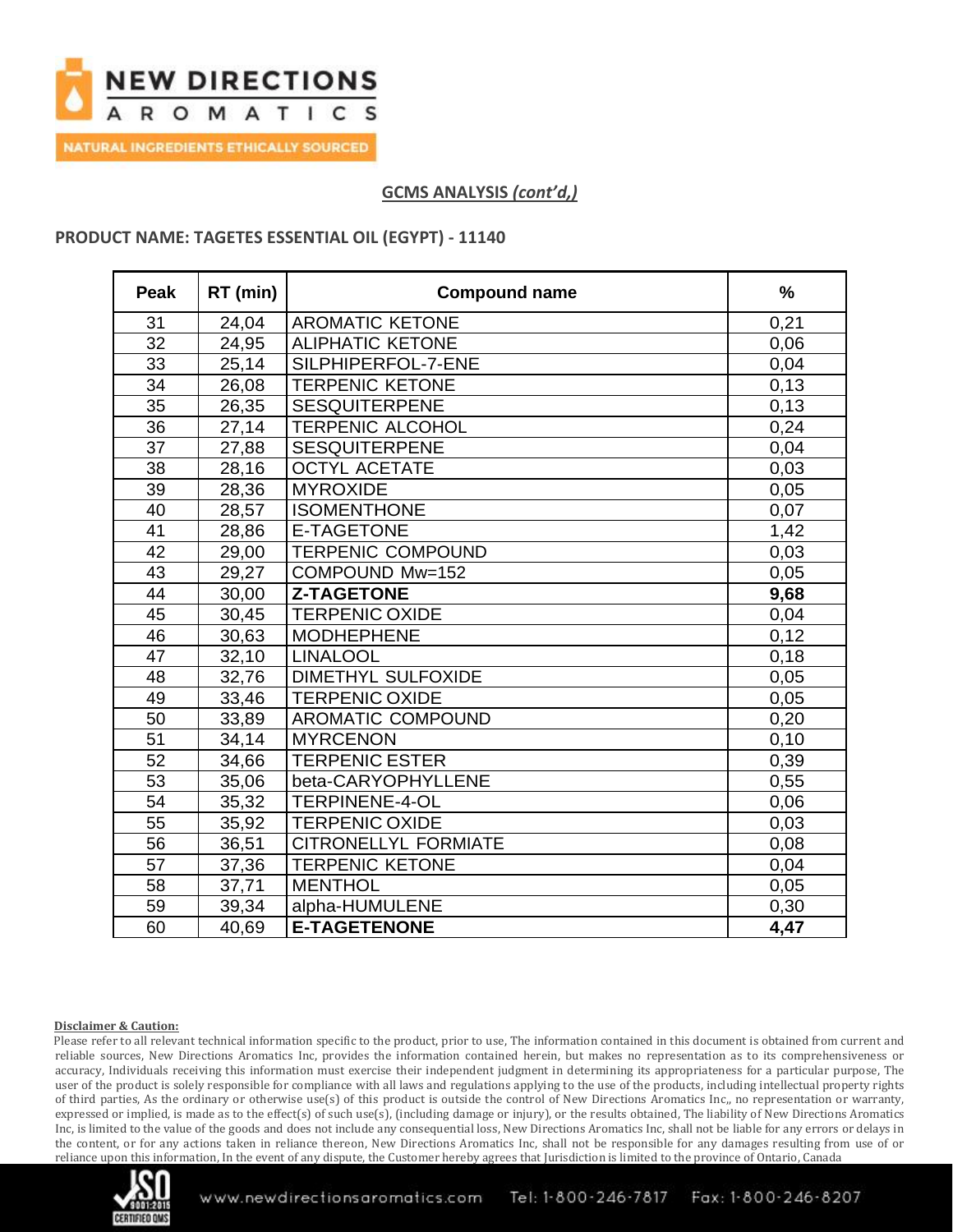

**GCMS ANALYSIS** *(cont'd,)*

### **PRODUCT NAME: TAGETES ESSENTIAL OIL (EGYPT) - 11140**

| Peak | RT (min) | <b>Compound name</b>                     | $\frac{9}{6}$ |
|------|----------|------------------------------------------|---------------|
| 61   | 40,97    | <b>BORNEOL</b>                           | 0,13          |
| 62   | 41,07    | <b>LEDENE</b>                            | 0,03          |
| 63   | 41,42    | <b>GERMACRENE D</b>                      | 0,03          |
| 64   | 41,77    | <b>Z-TAGETENONE</b>                      | 7,83          |
| 65   | 43,11    | <b>BICYCLOGERMACRENE</b>                 | 0,69          |
| 66   | 44,46    | delta-CADINENE                           | 0,04          |
| 67   | 45,02    | <b>CITRONELLOL</b>                       | 0,42          |
| 68   | 45,19    | AROMATIC COMPOUND                        | 0,10          |
| 69   | 47,28    | 3,5,7-OCTATRIENE-2-OL, Z,Z-2,6-DIMETHYL- | 0,05          |
| 70   | 48,13    | 3,5,7-OCTATRIENE-2-OL, E,E-2,6-DIMETHYL- | 0,06          |
| 71   | 48,84    | <b>ISOPIPERITENONE</b>                   | 0,43          |
| 72   | 49,44    | <b>GERANIOL</b>                          | 0,15          |
| 73   | 52,03    | <b>TERPENIC KETONE</b>                   | 0,05          |
| 74   | 52,32    | <b>TERPENIC KETONE</b>                   | 0,03          |
| 75   | 52,45    | <b>GERANYL ISOVALERATE</b>               | 0,04          |
| 76   | 53,31    | <b>TERPENIC KETONE</b>                   | 0,03          |
| 77   | 54,26    | COMPOUND Mw=168                          | 0,05          |
| 78   | 54,66    | <b>SESQUITERPENOL</b>                    | 0,03          |
| 79   | 54,81    | <b>ISOPHYTYL ACETATE</b>                 | 0,28          |
| 80   | 56,70    | <b>CARYOPHYLLENE OXIDE</b>               | 0,04          |
| 81   | 58,43    | <b>SESQUITERPENOL</b>                    | 0,04          |
| 82   | 59,86    | METHYLEUGENOL                            | 0,17          |
| 83   | 60,55    | <b>CAPRYLIC ACID</b>                     | 0,04          |
| 84   | 62,82    | 10-epi-gamma-EUDESMOL                    | 0,14          |
| 85   | 63,52    | <b>GERANYL TIGLATE</b>                   | 0,03          |
| 86   | 63,94    | <b>SPATHULENOL</b>                       | 0,08          |
| 87   | 64,79    | SESQUITERPENIC EPOXIDE                   | 0,08          |
| 88   | 68,89    | AROMATIC COMPOUND                        | 0,08          |
| 89   | 74,51    | DITERPENIC COMPOUND                      | 0,04          |
| 90   | 75,30    | <b>AROMATIC COMPOUND</b>                 | 0,04          |

### **Disclaimer & Caution:**

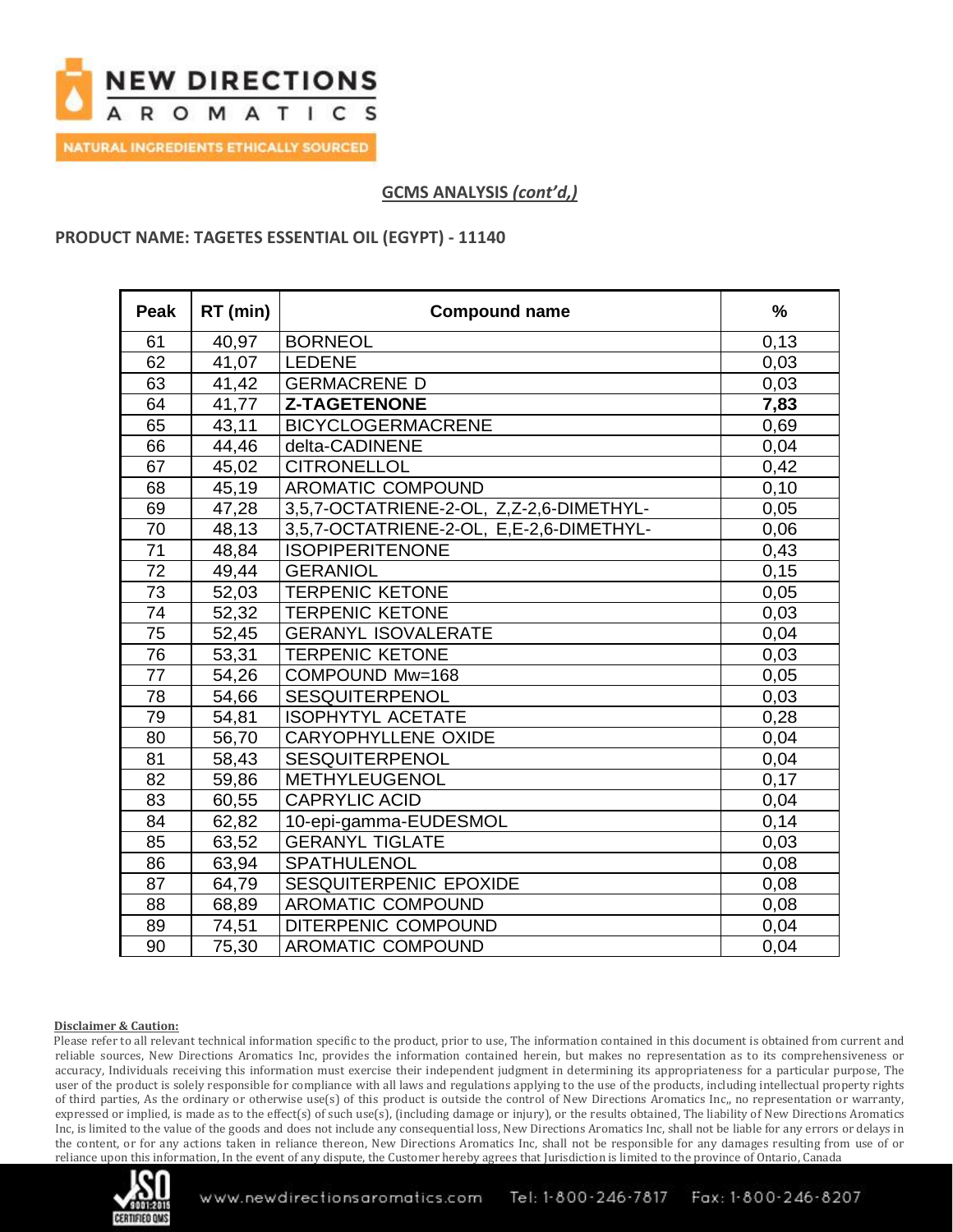

**GCMS ANALYSIS** *(cont'd,)*

## **PRODUCT NAME: TAGETES ESSENTIAL OIL (EGYPT) - 11140**

| Peak | RT (min) | <b>Compound name</b>           | $\frac{9}{6}$ |
|------|----------|--------------------------------|---------------|
| 91   | 76,16    | <b>TERPENIC ESTER</b>          | 0,08          |
| 92   | 76,91    | AROMATIC COMPOUND              | 0,05          |
| 93   | 77,35    | <b>TERPENIC KETONE</b>         | 0,03          |
| 94   | 77,92    | AROMATIC COMPOUND              | 0,03          |
| 95   | 79,90    | <b>TERPENIC KETONE</b>         | 0,04          |
| 96   | 80,30    | AROMATIC COMPOUND              | 0,03          |
| 97   | 80,88    | <b>AROMATIC ESTER</b>          | 0,07          |
| 98   | 82,67    | AROMATIC COMPOUND Mw=300       | 0,03          |
| 99   | 82,80    | AROMATIC COMPOUND Mw=302       | 0,25          |
| 100  | 85,16    | AROMATIC COMPOUND Mw=302       | 0,18          |
| 101  | 86,58    | AROMATIC COMPOUND Mw=304       | 0,57          |
| 102  | 86,80    | AROMATIC COMPOUND Mw=302       | 0,03          |
| 103  | 87,64    | AROMATIC COMPOUND Mw=300       | 0,03          |
| 104  | 88,01    | AROMATIC COMPOUND Mw=300       | 0,55          |
| 105  | 89,56    | AROMATIC COMPOUND Mw=302       | 0,07          |
| 106  | 89,84    | AROMATIC COMPOUND Mw=300       | 0,03          |
| 107  | 91,47    | AROMATIC COMPOUND Mw=300       | 1,90          |
| 108  | 91,73    | AROMATIC COMPOUND Mw=300       | 0,50          |
| 109  | 92,65    | AROMATIC COMPOUND Mw=300       | 0,08          |
| 110  | 95,10    | AROMATIC COMPOUND Mw=300       | 1,63          |
| 111  | 95,27    | AROMATIC COMPOUND Mw=300       | 0,04          |
| 112  | 95,39    | bis-ETHYLHEXYL ACETATE         | 0,05          |
| 113  | 95,66    | <b>AROMATIC ANGELATE ESTER</b> | 3,99          |
| 114  | 96,71    | AROMATIC COMPOUND Mw=300       | 0,04          |
| 115  | 99,11    | <b>AROMATIC ESTER</b>          | 0,08          |
| 116  | 101,79   | DITERPENIC COMPOUND            | 0,04          |
| 117  | 102,12   | AROMATIC COMPOUND Mw=302       | 0,08          |
| 118  | 102,66   | DITERPENIC COMPOUND            | 0,04          |
| 119  | 106,41   | DITERPENIC COMPOUND            | 0,06          |
| 120  | 106,59   | AROMATIC COMPOUND              | 0,04          |

### **Disclaimer & Caution:**